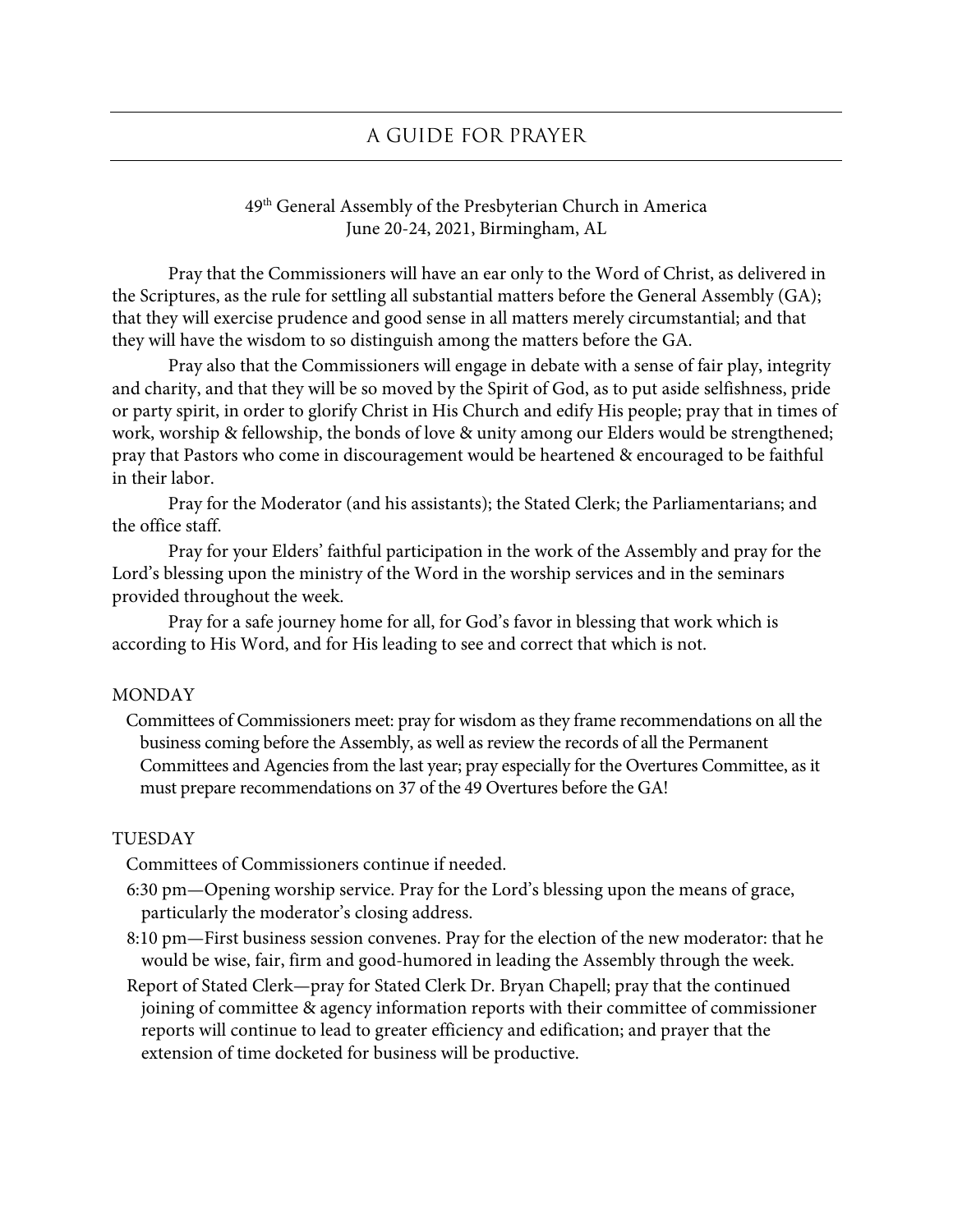- Report of Cooperative Ministries Committee—pray for the members of the committee as they seek to foster cooperative ministry among GA Committees and Agencies and provide a forum for resolving issues of inter-agency conflict.
- Report of Committee on Constitutional Business—pray for the Committee, that they advise accurately and wisely on any disputed questions during the Assembly.
- Report of Theological Examining Committee—pray for care & faithfulness in their work of examining GA-nominated officers.

# WEDNESDAY

- Report of the Ad Interim Committee on Domestic Violence—pray that our Lord would use this 220 page study to edify, enlighten, and challenge the PCA.
- Report of Committee on Presbytery Records—give thanks for the committee members who regularly undertake the challenging task of reviewing all presbytery records for Constitutional conformity; pray that the commissioners will consider with care this very important part of the Assembly's oversight responsibility.
- Report of Committee on Interchurch Relations—pray for the members of the permanent committee; that the presentations from delegates other denominations will be edifying; and pray especially for a Reformed & Presbyterian unity throughout the world that does not violate the Church's calling to be a pillar and support of the truth.
- Report of the Board of Directors of PCA Retirements & Benefits, Inc.—pray for the President, Ed Dunnington, the staff, and the Board of Directors, that they be wise stewards of the various insurance plans they administer, as well as of the investments made on behalf of the PCA; and for the prosperity of the retired ministers and widows relief fund.
- Report of Committee on Covenant Theological Seminary—pray for the Seminary, its new President Dr. Thomas C. Gibbs; and for the continued faithfulness of the faculty, the Board of Trustees & the students.
- Report of the Committee on Reformed University Fellowship—pray for RE Will Huss, Coordinator; the members of the permanent committee; and for the work of RUF ministers in 176 colleges and universities across the Unites States.
- Report of Committee on Ridge Haven—pray for Wallace Anderson, Executive Director, the board of directors and the new camping season, especially that the children attending would come to know Christ or be further nourished in their faith.
- Report of Committee on PCA Foundation—pray for new President RE Timothy W. Townsend; the staff, and the Board of Directors; for the fruitfulness of their fine work in the management & distribution of assets for the cause of Christ; and for faithful stewardship across the PCA.
- Report of Standing Judicial Commission—pray for the members of the SJC, that they would have a love for justice in the administration of the Kingdom of Jesus Christ and for the glory of the Lord & the upbuilding of the Body; pray for the Lord's blessing upon the SJC's work in completing the cases pending and in the cases adjudicated this year; that the parties involved will receive the decision of the Court with humility & grace, that there will be repentance where there is sin, understanding where there is hardness of heart, and restoration among brothers and sisters who are divided.